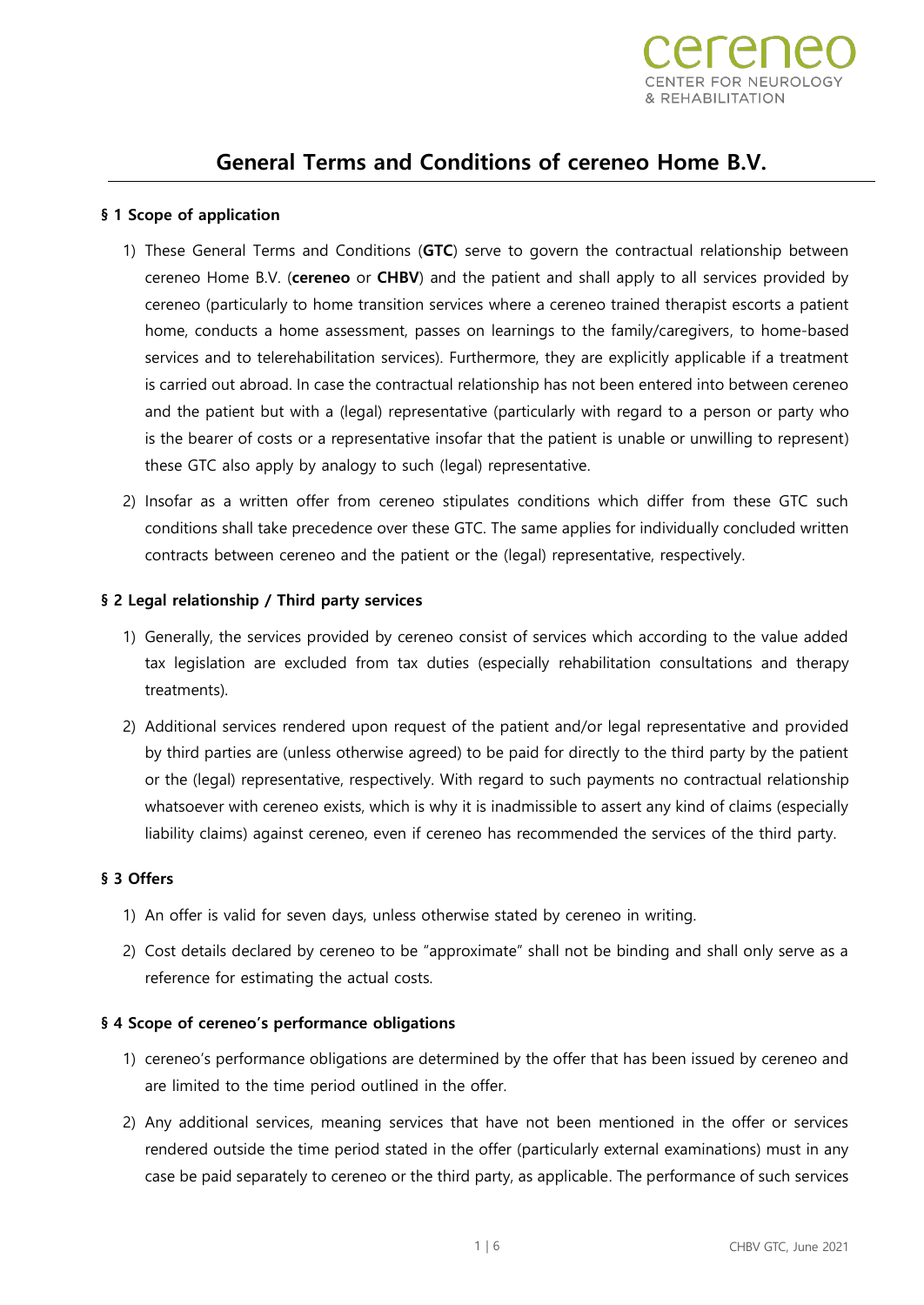lies within the discretion of cereneo.

3) In any case, services rendered by third parties are not part of cereneo's performance obligation (cf. § 2 section 2).

**REHABILITATION** 

4) In executing its performance obligations, cereneo will observe the standards of a good provider of care including all applicable quality standards.

# **§ 5 Patient rights and obligations**

- 1) Insofar cereneo's performance obligations qualify as medical treatment as mentioned in article 7:446 of the Dutch Civil Code, the rights and obligations set out in Title 7, Section 5 of Book 7 of the Dutch Civil Code are applicable to cereneo's performance obligations, including the following:
	- a) The right to obtain all information necessary to take an informed decision on the offer as set out in § 3, which includes at least information on the proposed treatment, the intake procedure and timeline, the foreseen results and possible risks of the treatment, alternative treatment, the price, if applicable the caretakers involved, instructions to prepare for the treatment, instructions on the aftercare and in case of complications, and the contact details for reaching out to cereneo at all times.
	- b) The right to receive additional information as set out in § 5 section 1a in relation to additional activities and especially if those activities are of a far-reaching nature in writing, in order to take an informed decision on the proposed changes to the initial treatment.
	- c) The obligation to provide the information and cooperation necessary for the just execution of the treatment.
	- d) The right to have access to and retrieve information from the patient's medical file, which cereneo will keep up to date in relation to the health of the patient, to which file the patient may add declarations of its own concerning its health and treatment, and which file will be retained for a period of twenty years.
	- e) The right to ask for deletion of data from the medical file as set out in § 5 section 1.c, unless deletion would deteriorate the position of others than the patient.
	- f) The right to medical confidentiality unless cereneo or the individual healthcare professional by law or otherwise is obliged to share medical information with others, or with the explicit permission of the patient.
	- g) Explicit permission is not necessary if medical information is used for statistics or scientific research insofar the research serves the general interest and requires the medical information shared, requesting permission is reasonably not possible, the medical information is not traceable to the individual patient, and the patient has not explicitly objected the information sharing.
- 2) Insofar the GTC deviates from the patients' rights and obligations in Title 7, Section 5 of Book 7 of the Dutch Civil Code, the latter will prevail insofar applicable to cereneo's performance obligations.
- 3) Patients will have access to a proper complaint handling. Upon requests, patients will be provided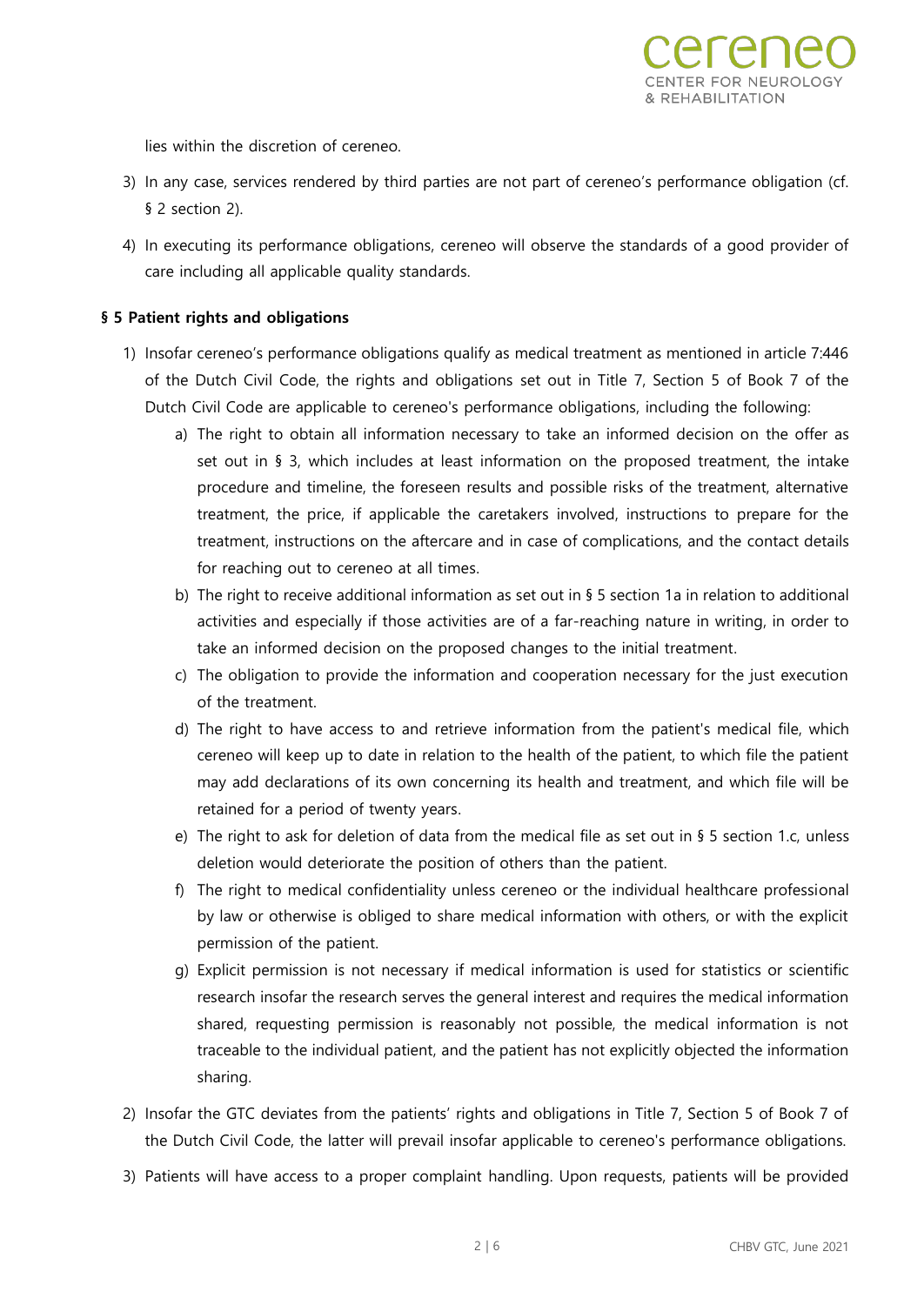with a complaint form. Patients will file complaints promptly and cereneo will answer a complaint within 10 working days unless a careful handling will take longer. cereneo will inform the patient accordingly. If a complaint is not handled sufficiently by cereneo, the complaint is tangible for dispute handling by an external complaints committee.

FHARILITATION

## **§ 6 Payment Conditions**

- 1) Unless otherwise provided for in the offer, the payment for all services provided by cereneo has to be made in full prior to the commencement of the treatment via bank transfer. Any bank charges shall be completely borne by the patient (or the bearer of costs, respectively).
- 2) As long as the advance payment has not been made in full, cereneo is generally not obliged to provide any services to the patient, notwithstanding the right of cereneo to collect the payment and – insofar applicable – claim its right for full or partial compensation.
- 3) An advance payment shall also be made for the services that are not mentioned in the offer, agreed upon to be settled separately (cf. § 4 section 2).
- 4) After the completion of treatment, cereneo issues (in general within 60 days) a final invoice. Any remaining balance will be refunded to the patient whereas supplemental costs incurred will be invoiced to the patient or the bearer of costs and shall be paid within 15 days from the invoice date.
- 5) In case of late payment, the patient or the (legal) representative will receive a late payment notice. If payment is not made within 14 days after the issuance of the late payment notice, cereneo is entitled to bring to charge up to 15% moratory interest per annum.
- 6) Offsetting of claims of the patient and/or the (legal) representative that are contested by cereneo and not finally determined by a court with claims of cereneo against the patient is not admissible.

# **§ 7 Commencement of Treatment, Appointments, (early) Termination of Treatment**

- 1) The patient is obliged to commence treatment at the agreed-upon date and time. In case of an annulment of the signed offer letter, cereneo reserves the right to invoice an adequate amount with regard to the time and expenses already incurred. In any case at least one day of rehabilitation services will be charged, unless the annulment has been declared at least 24 hours before the commencement of treatment.
- 2) Appointments for teletherapy, therapy, consultations and assessments will be postponed adequately if obstacles should arise through no fault of the patient. Otherwise the respective compensation for an appointment is still due if the patient has not annulled the appointment at least 24 hours in advance. The same applies in particular for missed appointments. cereneo shall always be allowed to postpone appointments based on reasonable grounds.
- 3) Teletherapy packages are non-refundable.
- 4) The patient may terminate the at home services with 7 days' notice. The duty of payment for therapy services ends on the last treatment day. The patient or the (legal) representative, respectively, remains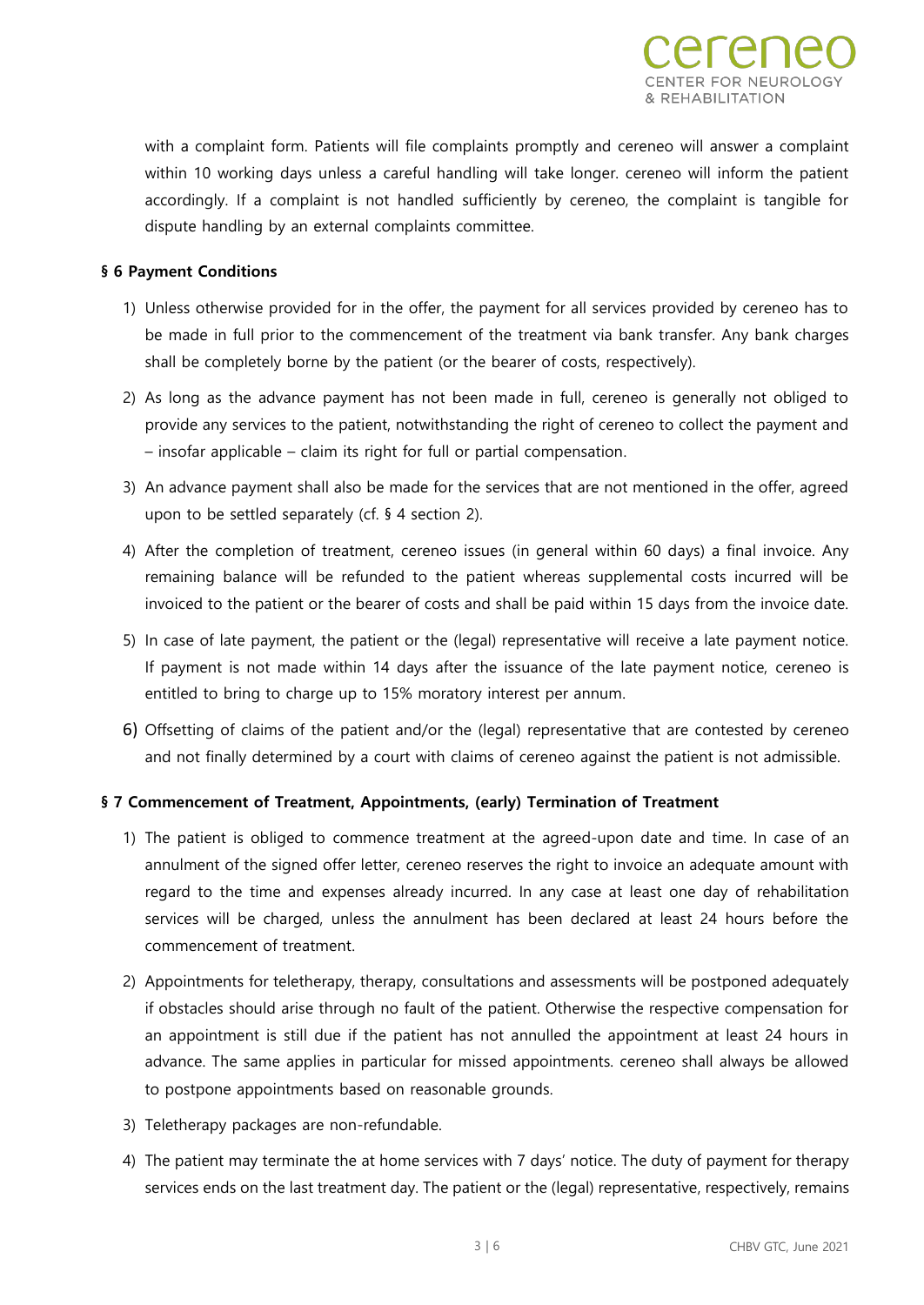responsible for the reimbursement of actual expenses incurred by cereneo (including but not limited to accommodation and travel costs).

- 5) cereneo may terminate the patient's treatment unilaterally if there are reasonable grounds (*gewichtigde redenen*). This is particularly the case if:
	- a) the patient does not participate in the planned therapies;
	- b) the patient (and/or their representatives or other associates) conduct criminal actions, do not follow the instructions of cereneo's employees or otherwise act improperly (in the broadest sense of the word);
	- c) the patient is in default with payments (advance payments or other invoices);
	- d) the patient and/or their (legal) representative violates § 9;
	- e) cereneo considers its healthcare professional to be at risk (e.g. exposure to health and/or any other safety risks).
- 6) CHBV does not provide for insured healthcare, i.e. the patient or their (legal) representative are billed directly. CHBV service pricing is independent of any statutory, regulatory or otherwise specified prices for health services catered to insured persons.

# **§ 8 Limitation of Liability**

- 1) cereneo has taken out adequate professional liability insurance for its legal liability in accordance with the applicable laws of the Netherlands.
- 2) The liability of cereneo, its organizations, employees and auxiliary persons or of an affiliated undertaking and the organizations, employees and auxiliary persons of the latter under any legal title is limited to the amount effectively indemnified by cereneo's insurance (plus deductible according to the insurance policy). Any further liability is explicitly excluded unless such liability arises for medical misconduct under the Dutch Civil Code. Upon request, cereneo shall inform the patient or the (legal) representative, respectively, about the applicable insurance protection.
- 3) Should there be no insurance indemnification available in a specific case (especially because of a respective exclusion in cereneo's professional liability indemnity insurance contract), cereneo's liability is limited to gross negligence and wilful misconduct unless such liability arises for medical misconduct under the Dutch Civil Code. Furthermore, in this case cereneo's liability is limited to direct damages (indemnification for indirect damage and consequential loss is excluded) and the maximum amount of cereneo's liability will be the costs for treatment and accommodation that have been invoiced to the patient and actually been paid.
- 4) The patient or their (legal) representative, respectively, take note that cereneo, being a company active in research may use non-CE certified devices, machines, equipment, software or other aids for research and treatment purposes. The patient or the (legal) representative explicitly declare agreement thereto.
- 5) The patient (or his duly authorized representative) acknowledge and agree that cereneo's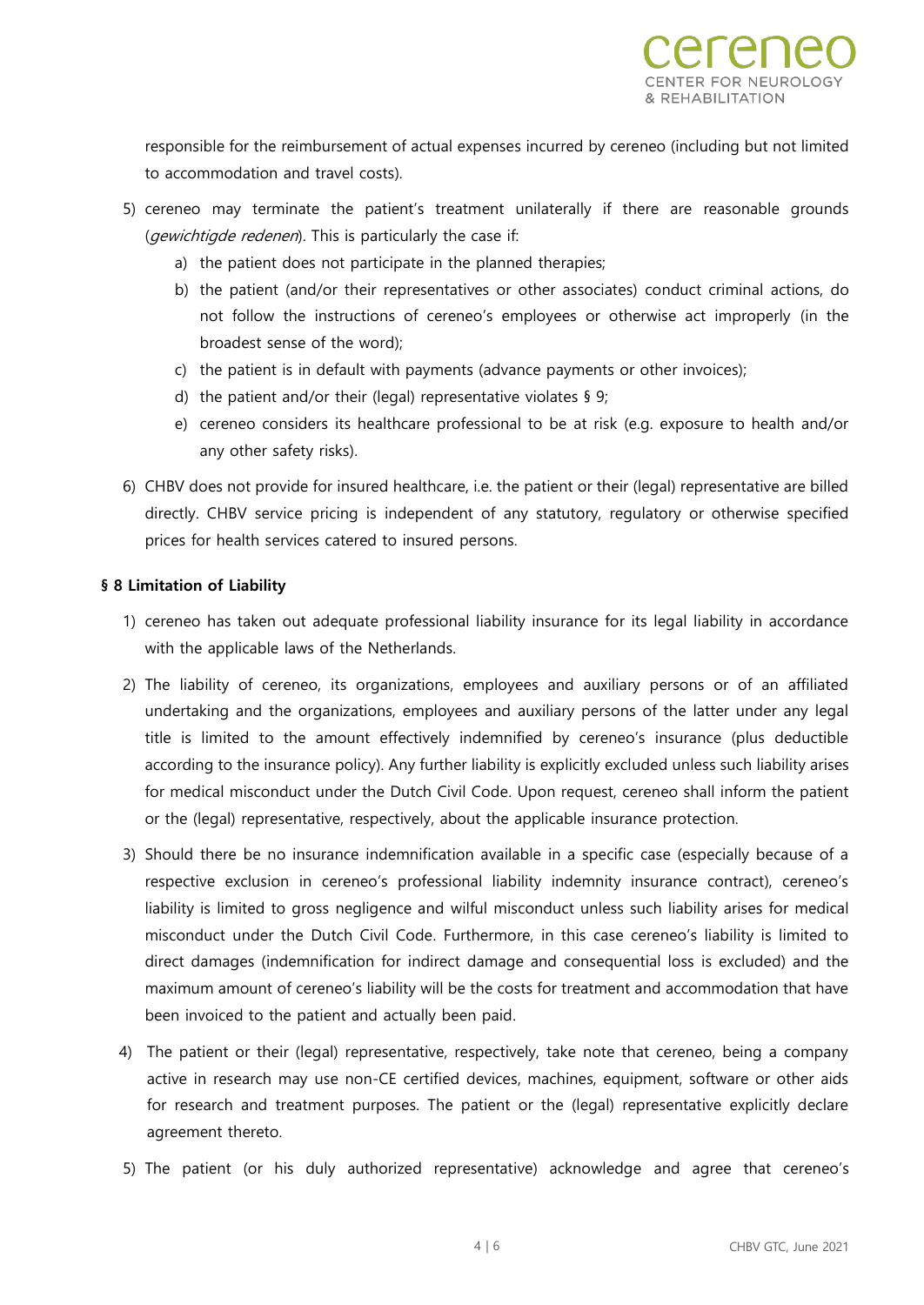

REHABILITATION

#### **§ 9 Non-solicitation**

1) In order to ensure the wellbeing of the patients cereneo makes great efforts to recruit highly qualified and motivated employees that are educated continuously. It is therefore prohibited for the patient and/or their representative to solicit cereneo's employees (particularly doctors and nursing staff) to cease their employment with cereneo and/or to enter into an agreement with the patient and/or their representative (directly or indirectly). In case of contravention the patient undertakes to pay liquidated damages to cereneo in the amount of CHF 50'000 for each violation.

#### **§ 10 Data Protection**

- 1) The dissemination and editing of data in relation to the patient is executed in accordance with the principles outlined in the General Data Protection Regulation, the Dutch GDPR Implementation Act (*Uitvoeringswet AVG*) and/or, where applicable, Dutch civil law (and is, as far as applicable, subject to the medical privilege), unless otherwise provided for hereinafter. Further information on the processing of personal data by cereneo, in particular regarding patients' rights (right to information, etc.), the transfer of data to third parties as well as the transfer abroad, is provided in the data privacy statement available on our website [\(https://cereneo.ch/privacy-policy\)](https://cereneo.ch/privacy-policy). This data privacy statement forms an integral part of the present GTC and supplements the following provisions. The legal interest in the data processing described below lies in the execution of the contract between cereneo and the patients according to art. 6 para. 1 lit. b GDPR, in the legitimate interest according to art. 6 para. 1 lit. f GDPR and partly in the fulfilment of a legal obligation. Finally, consent has also been given to the following data processing.
- 2) With regard to the accounting and the bearing of costs, cereneo is authorised to transmit the relevant data to the bearer of costs (especially to an insurance company, but also to any third party bearing the costs, namely foreign embassies, authorities etc., as the case may be).
- 3) The patient or their (legal) representative agrees that cereneo is authorised to provide information to indicated contact persons (until written revocation by the patient) both, with regard to administrative and medical issues. The same applies with respect to family doctors, specialists or referring physicians etc.
- 4) Being a company active in research, cereneo aims to always improve its therapy measures. Unless the patient explicitly declares otherwise in writing, it is assumed that he agrees to his personal data being recorded, examined and used for research purposes in anonymised form.
- 5) The patient acknowledges and agrees that data may be exchanged between the various companies of the Neuro Recovery Group AG in connection with the provision of services and administration